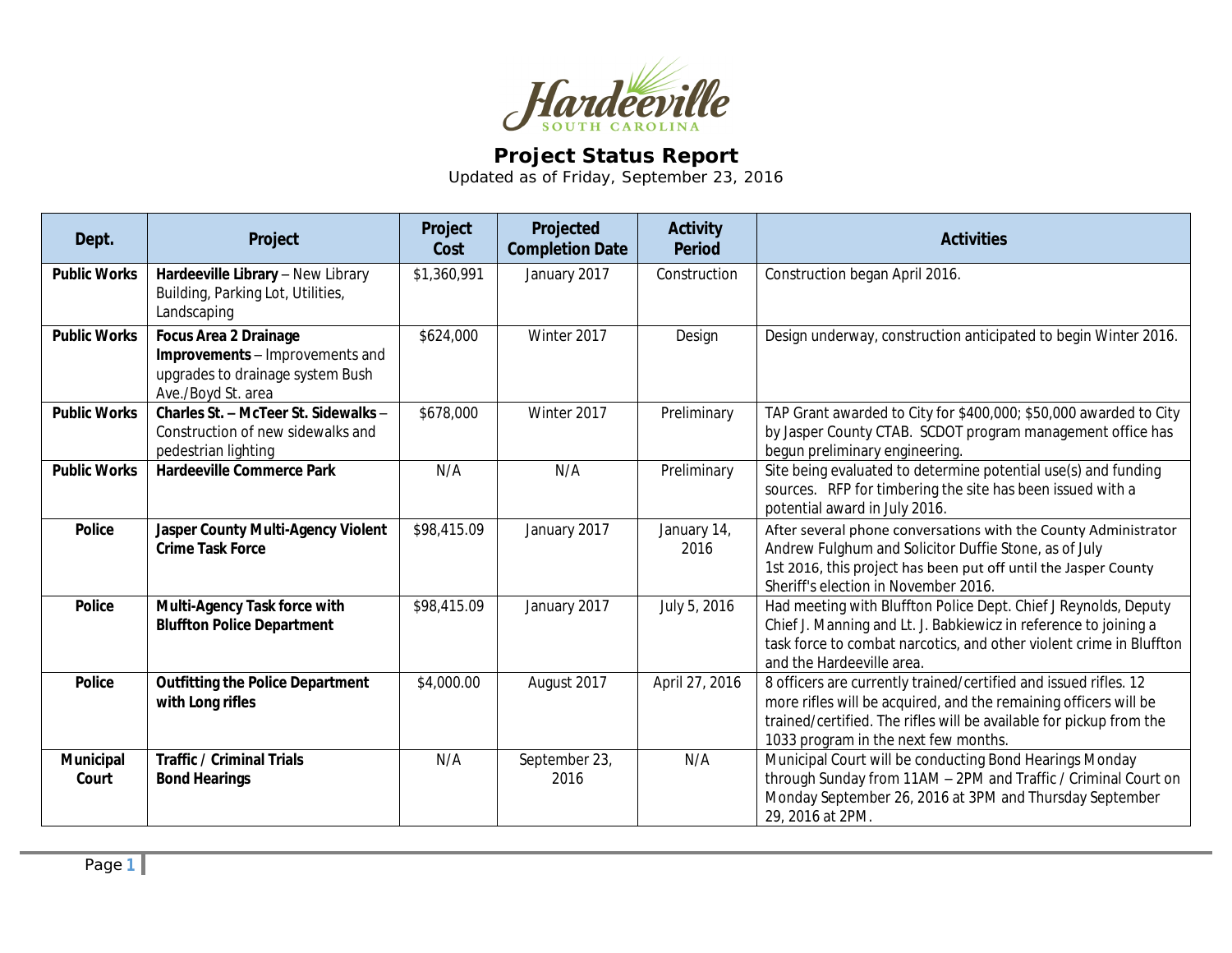

## **Project Status Report**

Updated as of Friday, September 23, 2016

| Dept.                              | Project                                                                                                    | Project<br>Cost                 | Projected<br><b>Completion Date</b> | <b>Activity</b><br><b>Period</b>                                                  | <b>Activities</b>                                                                                                                                                                                                              |
|------------------------------------|------------------------------------------------------------------------------------------------------------|---------------------------------|-------------------------------------|-----------------------------------------------------------------------------------|--------------------------------------------------------------------------------------------------------------------------------------------------------------------------------------------------------------------------------|
| Planning and<br>Development        | Ardmore New River Apartments -<br>248 units located on Argent Blvd. at<br>New River Parkway                | N/A                             | Undetermined                        | In review by<br>state                                                             | Development permit will be issued as soon as approvals come<br>back from state. Site work may begin. Then application for<br>building permits to be reviewed and issued.                                                       |
| <b>Planning and</b><br>Development | <b>Hilton Head Lakes Clubhouse and</b><br>new residential phase on north side                              | N/A                             | Undetermined                        | Development<br><b>Permit Review</b>                                               | SRC was held on 2/24/16 - waiting on resubmission. Building<br>plans on clubhouse expected next week. 65 new residential lots<br>and 4,400+ square-foot golf clubhouse plus amenities.                                         |
| Planning and<br>Development        | <b>Natural Gas Extension to Exit 5</b>                                                                     | Not known<br>at this time       | Undetermined                        | Coordinating<br>with SCE&G                                                        | Surveys to local business owners are completed. Staff meeting<br>with SCE&G on process and next steps in early March.                                                                                                          |
| <b>Planning and</b><br>Development | Boundary and Annexation Survey -<br>Preparation for 2020 Census                                            | N/A                             | 2017                                | Rec'd software<br>from US Census<br>Bureau - staff<br>beginning<br>implementation | Staff working on inputting all information into new software and<br>preparing all files for transmittal to Bureau, to ensure that all<br>annexations/citizens be included in new count.                                        |
| Planning and<br><b>Development</b> | <b>Royal Live Oaks Academy</b>                                                                             | N/A                             | 2017                                | Development<br>Permit Review                                                      | Waiting on resubmission in order to finalize site plan.                                                                                                                                                                        |
| <b>Fire</b>                        | <b>AFG Grant</b>                                                                                           | \$4729.50<br><b>Grant Match</b> | Winter 2016                         | Awarded                                                                           | Received grant award notification. Once funds become available,<br>the training classes will begin.                                                                                                                            |
| Fire                               | <b>Safer Act Grant</b>                                                                                     | Determining                     | Summer 2016                         | Application<br>submitted                                                          | Application submitted March 25, 2016, awaiting results.                                                                                                                                                                        |
| <b>Fire</b>                        | <b>Strategic Plan</b>                                                                                      | \$0                             | <b>Fall 2016</b>                    | Project<br>Organization                                                           | SWOC analysis completed.                                                                                                                                                                                                       |
| Parks and<br>Recreation            | Playground - Playground and public<br>restroom facility for the "Blue<br>House" site                       | \$200,000                       | <b>Fall 2017</b>                    | Preliminary-<br>Post-survey                                                       | We have worked with the Public Works and Planning<br>Departments to complete the survey of the lot. We are in the<br>initial steps of applying for grant funding to cover the costs of<br>design and engineering for the site. |
| Parks and<br>Recreation            | Synthetic Turf Field - Changing of<br>current "football" field to a multi-<br>purpose synthetic turf field | \$600,000                       | Spring 2017                         | <b>RFP</b>                                                                        | We have sent out an RFP for the project which closes at the end<br>of June.                                                                                                                                                    |